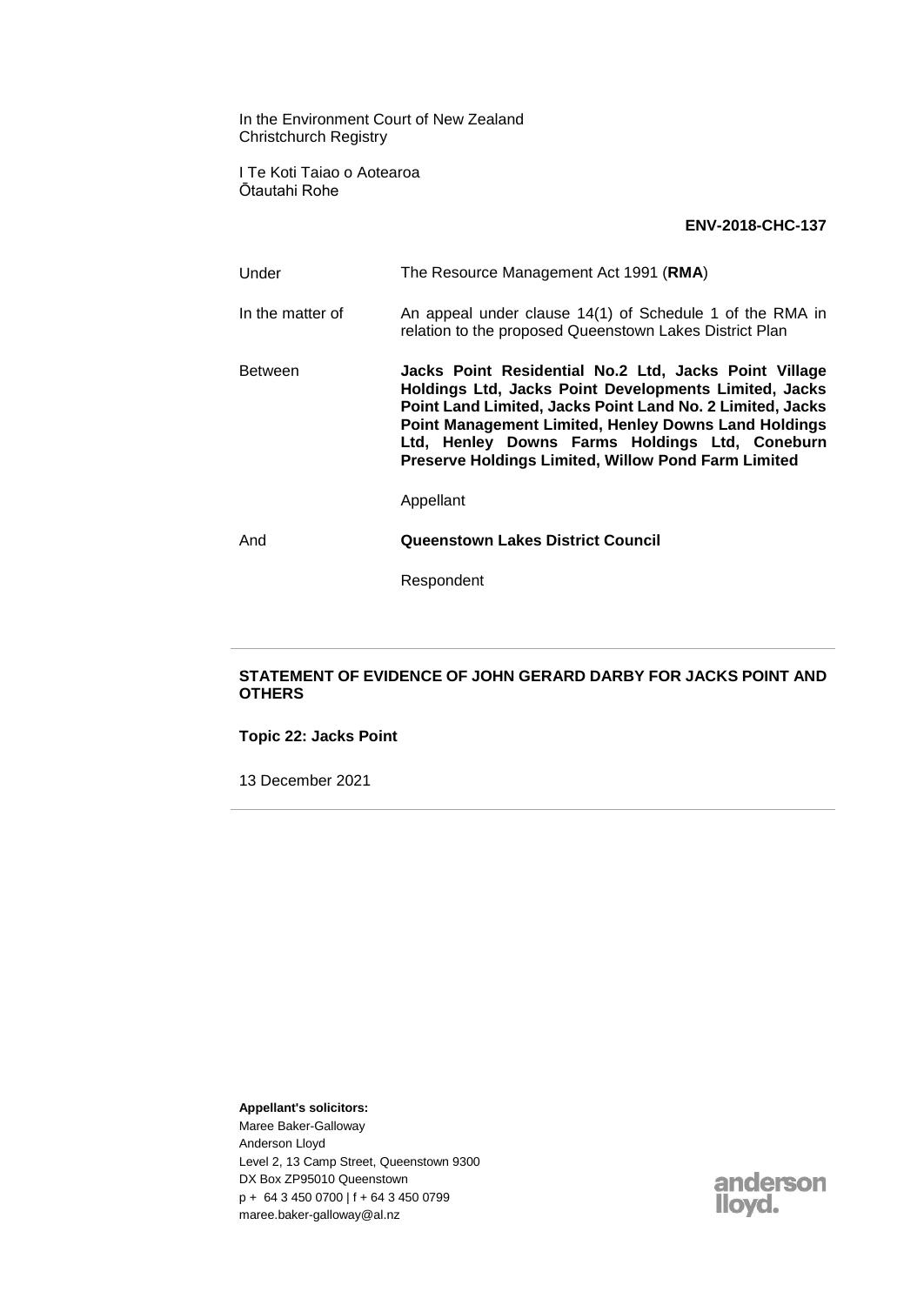## **INTRODUCTION**

- 1 My full name is John Gerard Darby.
- 2 I am the Director of the Jack's Point companies as noted, further referred to as the Jack's Point Group (**JPG**) and I am authorised to give evidence on their behalf.
- 3 I am also a Director of the planning and design consulting firm Darby Partners. I have a Bachelor of Horticulture and a Postgraduate Diploma in Landscape Architecture from Lincoln University and am a Fellow of the New Zealand institute of Landscape Architects.
- 4 I have prepared evidence for and attended the initial hearing of the Environment Court on Topic 22: Jacks Point Zone. My evidence on this topic included the statement of evidence dated 8 July 2020, the detail of my experience and expertise is set out in that statement.

## **RESPONSE TO FEEDBACK FROM MR NEVILLE ANDREWS**

5 I have reviewed Mr Andrew's feedback on the s 293 proposal and respond to each of his points individually, copied from Mr Andrew's feedback;

*"Initially I refer to appendix 4 Evaluation. My preference is option1, which does not expand the village beyond what was originally proposed. I and many others bought into Jacks Point understanding the village would be restricted to the initial site and size. This current proposal has the village footprint increasing by 28.2%."*

- 6 The Village Activity Area (S293 proposal) has increased in size 27.97% from 18.67ha to 23.93ha to incorporate some the education activity area and neighbouring OSG Activity Area. New areas of zoned open space (OSG and OSA) have also been created within the proposed Village area. The proposed Village Activity area will be less in area than the current Village and Education Areas combined (25.70ha).
- 7 In the district plan review process, the Education Area was created to ensure zoning was provided for a school site and other community uses. The Ministry of Education then acquired 3.00ha of residential land in Hanley's Farm and have since provided feedback in our consultation process stating that it has no plans for any further schools in the area.
- 8 Site Coverage under the current QLDC Decisions version of the Jack's Point Zone, would enable up to 14.37ha of built development within the Village and Education Activity Area. This assumes 60% of the Village Activity Area, and 45% per site area within the Education Activity Area. The Education area could feasibly be developed as a singular site, given the type and scale of activities that would be anticipated under this area, such as a university campus etc.

15001871 | 6581691v2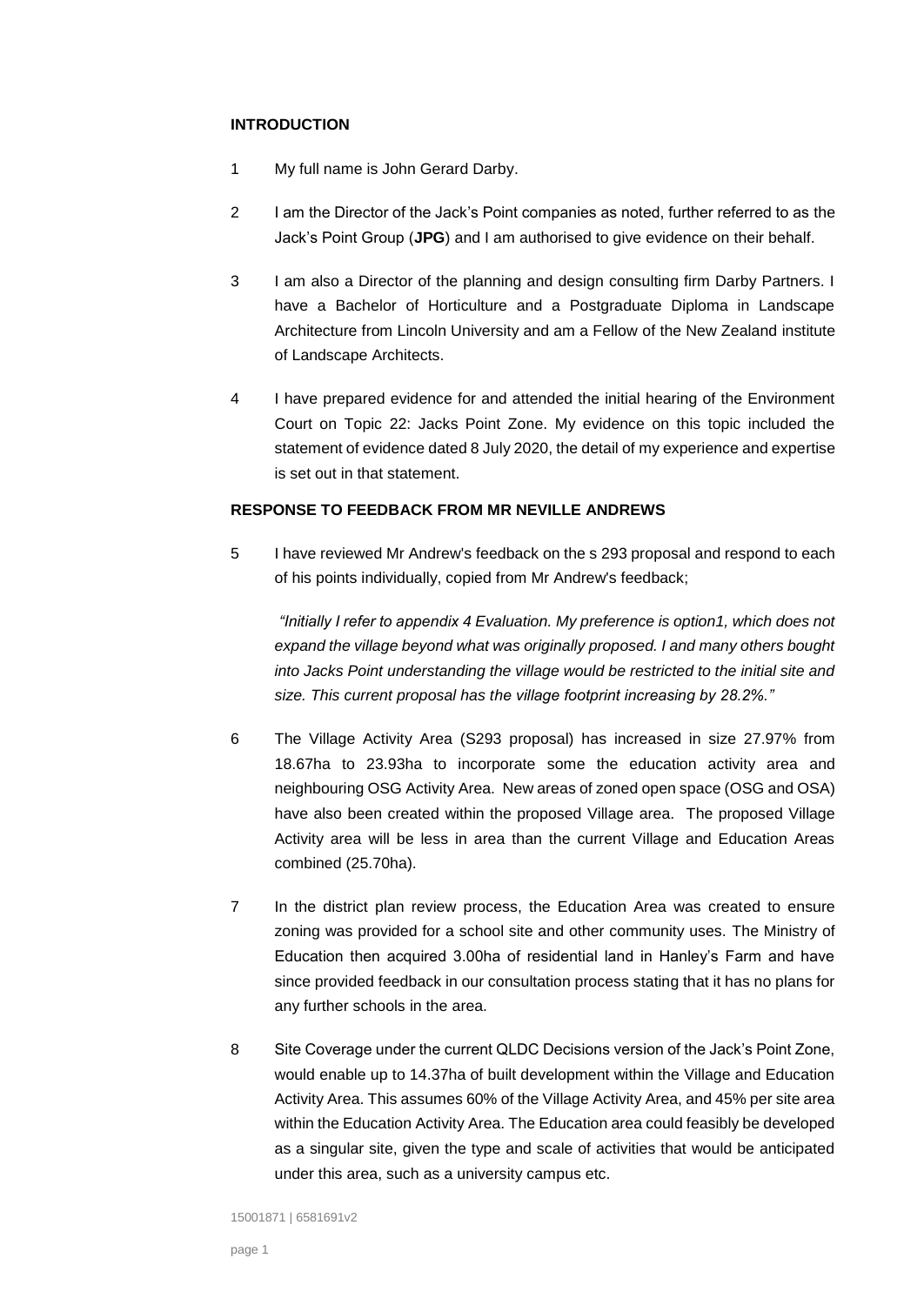9 The site coverage that is now provided for by the Village CDP (S293) is 10.00ha, therefore resulting in a significant decrease of built development than that originally intended for the zone and that which is provided for today under the Decisions Version of the plan, resulting in a 23% decrease in site coverage from that approved in the Village and Education Activity areas in the Decision Version.

*"The proposed increased land coverage for the village will have a significant impact on the outlook of many Jacks Point Residents. Our views will have a dramatic increase in roof tops (and at night street and dwelling lighting). Again, not something we bought into."*

10 The potential impacts of changes to the Jack's Point Village Activity area on landscape and visual effects were reviewed during our consultation process by Yvonne Pfluger (Boffa Miskell). In summary, this concluded that the change in zoning from Education to Village activity area would not lead to adverse visual effects.

*"This is another example of the developer agreeing to a plan for the development of Jacks Point, only to then regularly erode the "agreed plan" so he can extract more "personal value" from the development.* 

*Please note a couple of detrimental changes the developer has achieved to date:*

- (a) *Removal of the original deed principle of 95% reserve space 5% built on space.*
- (b) *A significant increase in the number of Preserve Homesites (aided by the above change) again impacting the outlook of residential precinct owners."*
- 11 The interpretation of the stakeholder's deed above is incorrect. The deed refers to 95% "open space", not reserve space, with the remainder (5%) being "site coverage", which means land covered by buildings. Therefore the 95% open space contains all land that is not covered by buildings being both public and privately owned land.

*I am opposed to any change to zoning related to OSG land. As we have seen with the driving range, originally OSG, then changed to Education and now an attempt to change it to village i.e. V(JP). It is this slow erosion of open space that I disagree with.*

12 Answers to this comment are covered in the following section. As noted below – there is an increase in zoned open space of 1.74ha under our proposal.

*Point 7 in the summary document, in particular "undertake realignments with the Open Space Golf Activity Area along the eastern side of Lake Tewa and an area of land immediately alongside the driving range within the current Open Space Golf*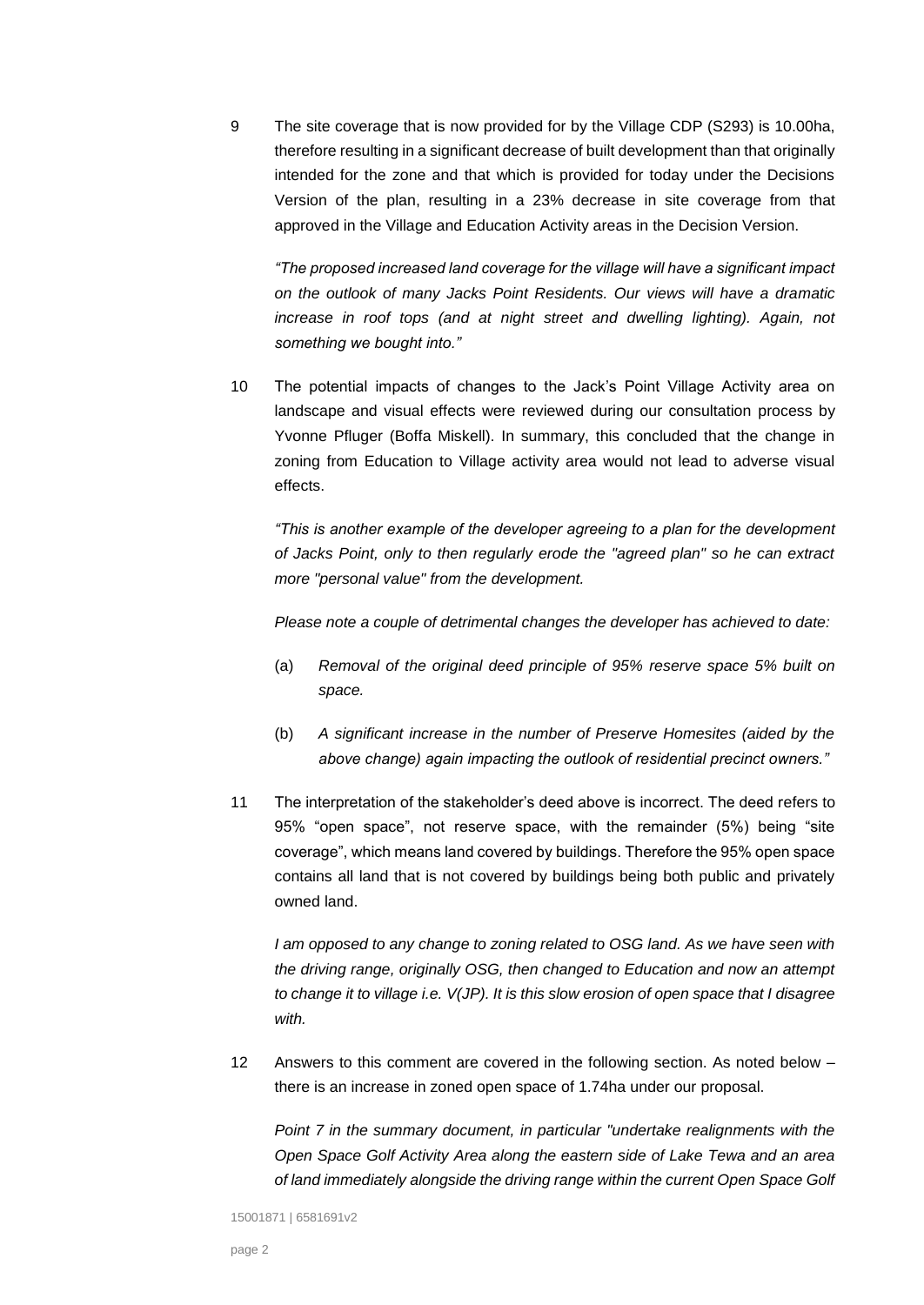*Activity Area, and to include two new areas of Open Space Residential Amenity Activity Area (OSA)" seems to be in conflict with the CDP appendix 2 Plan 1. The land referred to above seems to be included in M 6A and M 6B, i.e. 60% built on.*

- 13 The Education activity area boundary has changed in our proposed Village and now adds multiple new areas of open space (OSG, and OSA). The change in boundary includes 0.44ha of OSG activity area, which includes part of landuse areas (M-6A), and (M-6B), which are referred to in the summary document as the "land immediately alongside the driving range".
- 14 The changes in the boundary of the Education activity area and the OSG activity area were to better align the boundaries with the landform within this area, as well as ensuring there are areas of land within the Village that are truly zoned as open space, with associated planning mechanisms in the CDP to ensure that they are delivered by the related landuse area when they are developed. The proposed new open space areas within the approved Village and Education area total 2.18ha.
- 15 The proposed CDP adds a further 1.74ha of OSG and OSA activity areas to the Jack's Point Zone. This is derived from the 2.18ha of new open space, minus that added to the Village, being 0.44ha. The attached plan illustrates the areas that have been rezoned as OSG, and OSA and Village.

*I now refer to Appendix 2 CDP Plan 3, which shows three open space areas in the village. It is difficult to ascertain the actual size of these, however, as can be seen from the plan, this represents a very small area of true open space. And in reality, the open space 2 "wetland" is really a stormwater channel. Open space is supposed to "provide benefit to the general public as an area of visual, cultural, educational and recreational amenity value." I believe significantly more land needs to be committed to true open space, be it option 1 or 2 that is selected for the CDP.*

16 The attached plan illustrates the size of these zoned open space areas. As for other developments within Jack's Point, and as shared in our consultation process – there will be areas of open space expected to be created (such as the waterfront boardwalk) within the landuse areas, but these are not able to be zoned as such as they are unknown as to their size and shape as they will be created alongside development of the individual landuse areas.

*It will be argued that the planned R and M activity areas will have open space, because of the site coverage rules. However, the residual land is privately owned and therefore not available to the general public, so it is not true open space. It is the same argument that applies to the unbuilt area on my section - it is incorrectly claimed in the 95% reserve space from the original deed, whereas it is private land.*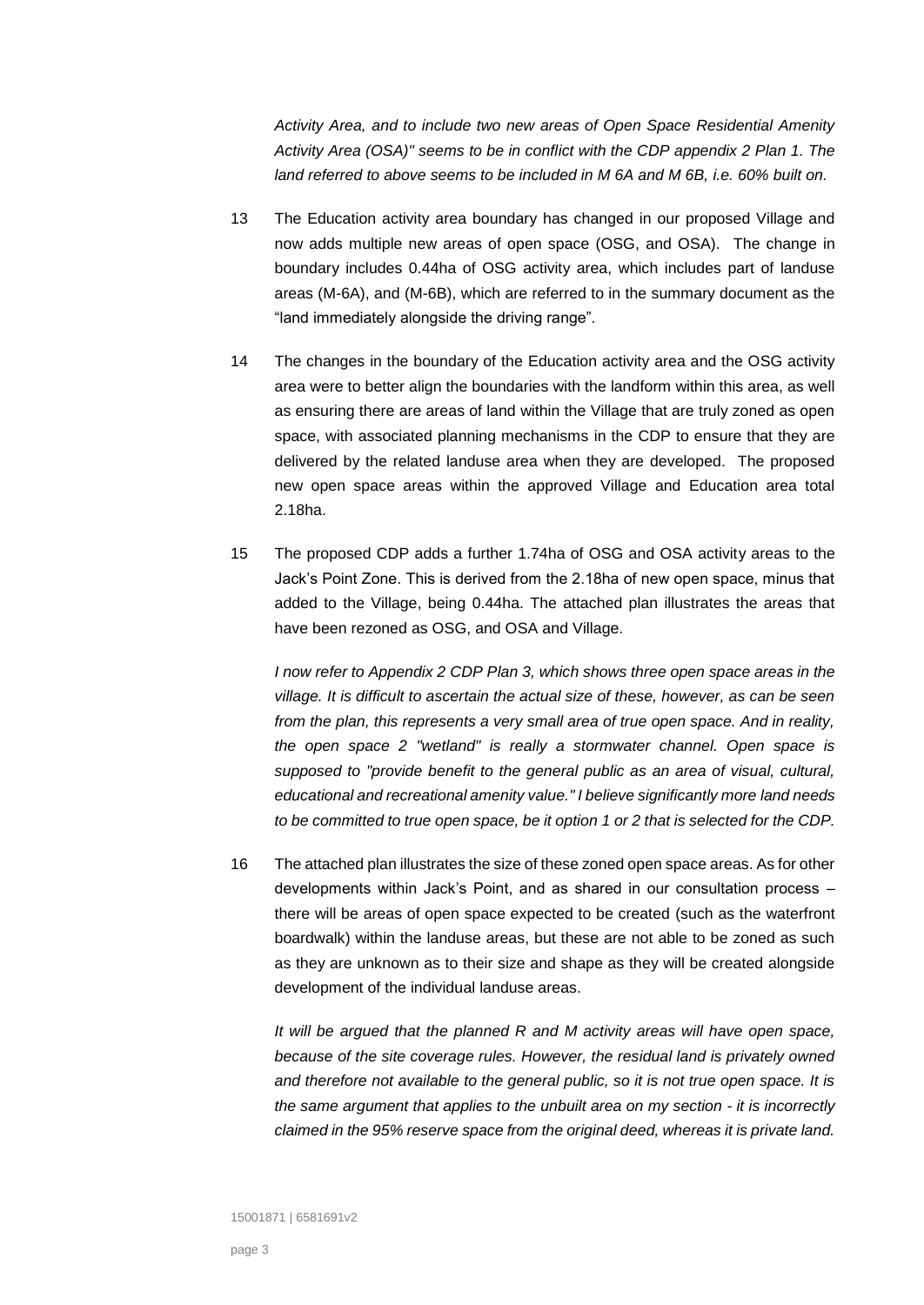- 17 As previously mentioned, "reserve space" is not provided for within the stakeholder's deed.
- 18 It is a typical outcome of this scale of development that individual sub developments of each landuse area will provide additional areas of open space. An example of this is the development currently being undertaken within landuse area (R-1), which also provides a communal park space alongside approximately 70 residential units.

John Darby Dated this 13<sup>th</sup> day of December 2021

15001871 | 6581691v2